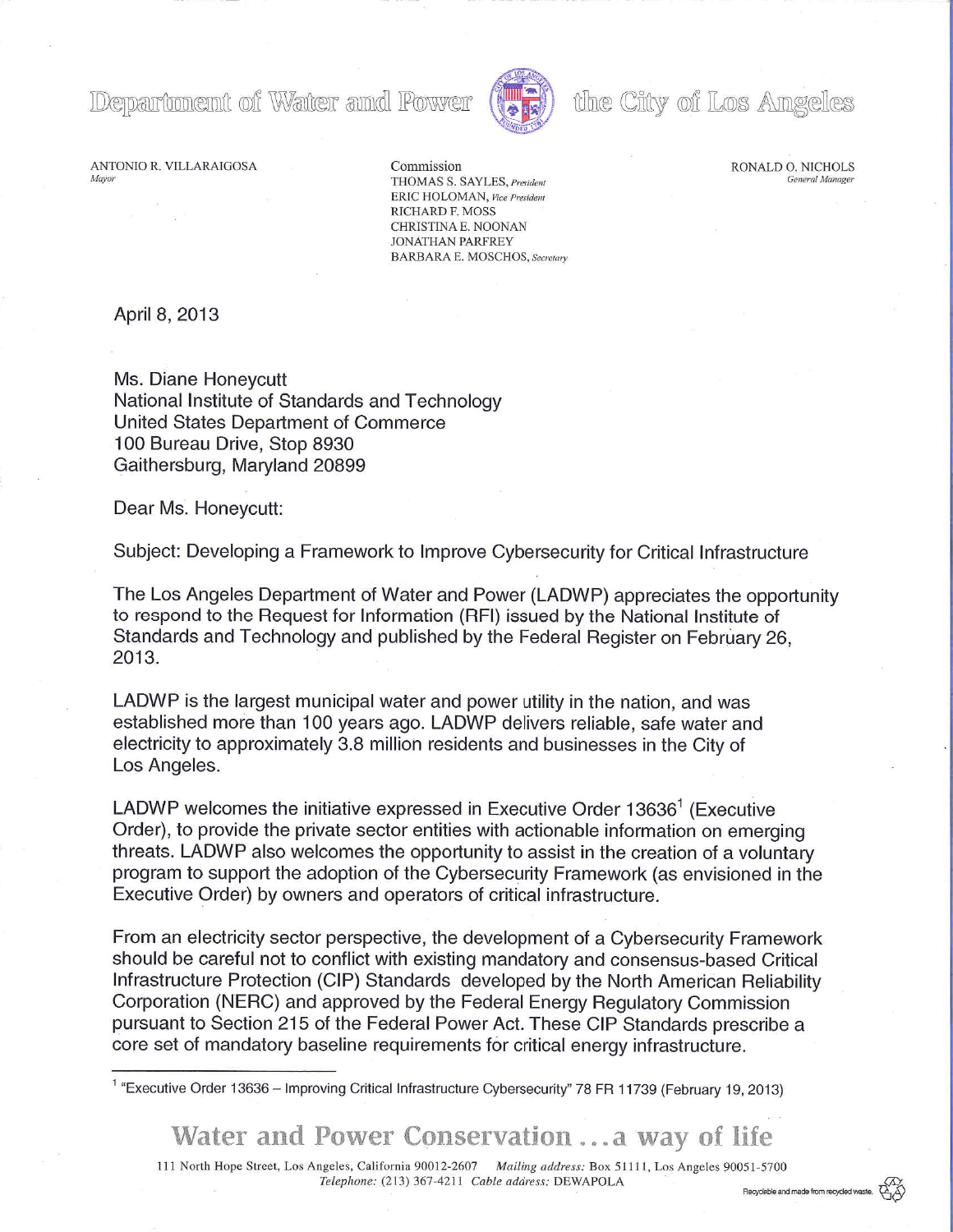Ms. Diane Honeycutt Page 2 April 8, 2013

The Cybersecurity Framework should establish a baseline set of goals and processes, and should not attempt to prescribe or even suggest specific methodologies or technologies. This seems to be contemplated by the Executive Order. This approach is important since:

- Cyber threats are constantly evolving and specific approaches or technologies will quickly become antiquated and counterproductive; and
- The Framework is designed to apply to various sectors, within itself facing a myriad of challenges.

LADWP has developed and implemented a robust cyber security program pursuant to the CIP Standards. LADWP ensures that it continuously remains in compliance with all aspects of the CIP Standards, and believes that these standards establish an important baseline for properly securing Bulk Power System assets. As additional measures to respond to potential cyber threats and vulnerabilities, LADWP fully supports NERC's alerts issued by the Energy Sector - Information Sharing and Analysis Center.

For the electricity sector, the Department of Energy's, Electric Subsector Cybersecurity Capability Maturity Model (ES-C2M2) offers a good starting point for the Framework, along with the DOE's companion Risk Management Process guideline.

Attached please find LADWP's responses to the three groups of questions in the order in which they appear in the RFI. LADWP appreciates the sustained efforts to improve the Nation's cybersecurity across all sectors as a matter of the national and economic security of the United States, and looks forward to contributing to this important effort.

Sincerely,

 $8$   $1$ 

Randy S. Howard Chief Compliance Officer - Power System 111 North Hope Street, Suite 921 Los Angeles, CA, 90012 Telephone Number: (213) 367-0381 Email: Randy.Howard@ladwp.com

MG:nsh **Enclosure** SUBMITTED VIA EMAIL TO: cyberframework@nisl.gov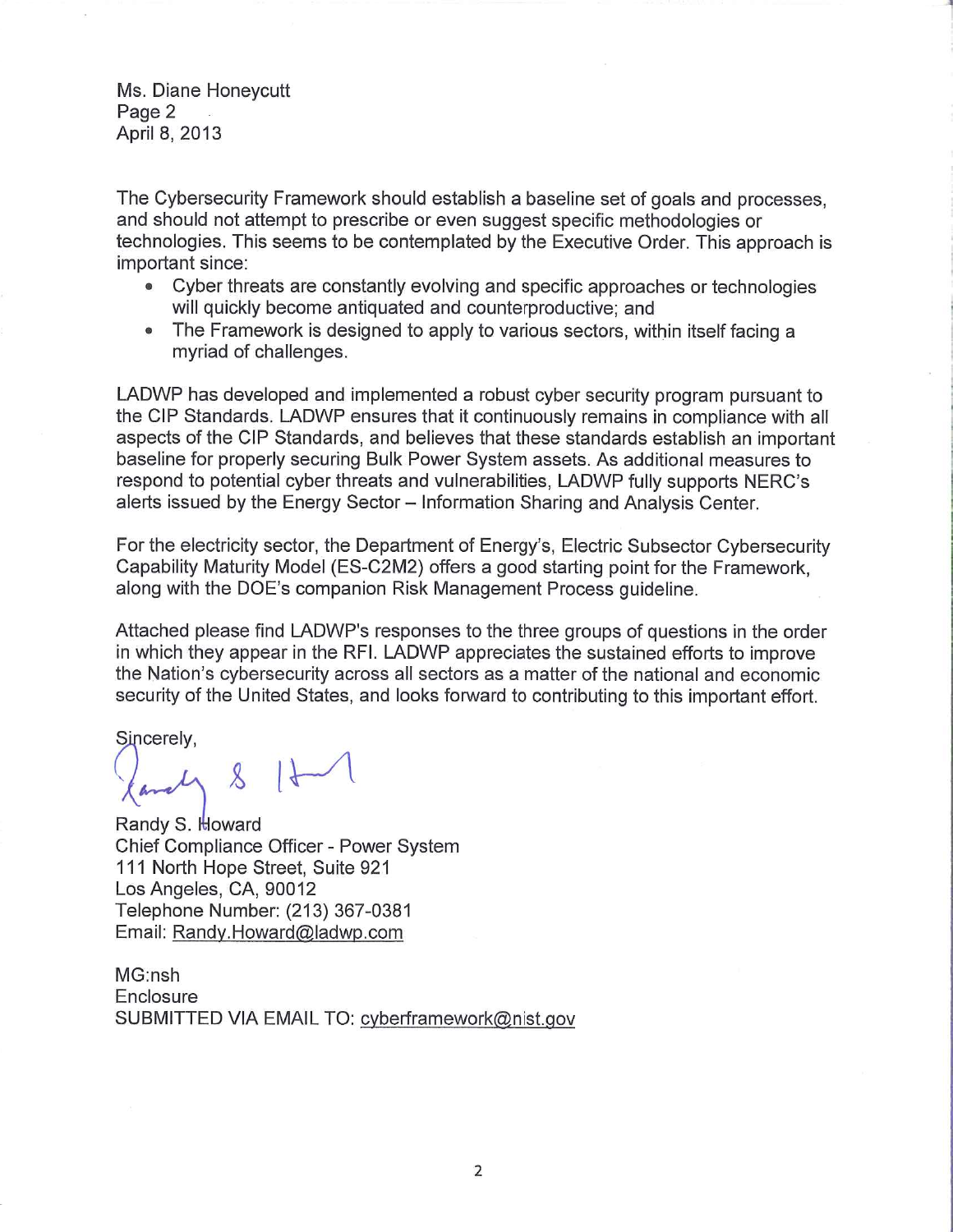# **CURRENT RISK MANAGEMENT PRACTICES**

## **1. What do organizations see as the greatest challenges in improving cybersecurity practices across critical infrastructure?**

Some of the greatest challenges in improving cybersecurity include:

- Improving cybersecurity threat information sharing between the Federal government and the public and private sectors.
- Establishing a highly effective workforce through development and training with knowledge and experience that combines cybersecurity, control systems, supervisory control and data acquisition (SCADA) systems and information technology (IT) skill sets, to effectively face adversaries that are highly skilled and increasingly capable.
- Establishing a unified and fully integrated corporate approach to proactively manage cybersecurity challenges across various sectors applicable to the organization (e.g. water and electricity sectors).
- Improving the engagement of manufacturers of hardware and software systems, so that their cybersecurity controls become a core requirement for their business practices.
- Addressing the large amount of legacy systems prevalent in the electric and water industries (e.g. SCADA systems), and whose complete replacement will require extensive planning and capital investment, which typically is achieved over several years.

## **2. What do organizations see as the greatest challenges in developing a crosssector standards-based Framework for critical infrastructure?**

A cross-sector critical infrastructure framework that is too flexible may fail to provide standards that effectively protect all critical infrastructure adequately. On the other hand, a cross-sector framework that is too rigid may require some sectors to implement standards that may not be applicable, or worse, detrimental to their mission.

Meeting the needs of all critical infrastructure sectors with a single, balanced, realworld framework could become a costly, resource-intensive endeavor; there is no existing "silver bullet" on this matter. It is a challenge in which future technology will continue to play an important role in resolving.

It should also be noted that life-cycles for control systems (such as water) are 15-30 years, and thus running under legacy control systems. These legacy systems have proven to be highly reliable, and requirements to comply with a cross-sector standard must be balanced with the challenge of replacing billions of dollars in aging infrastructure, not to mention the increasing regulatory compliance cost.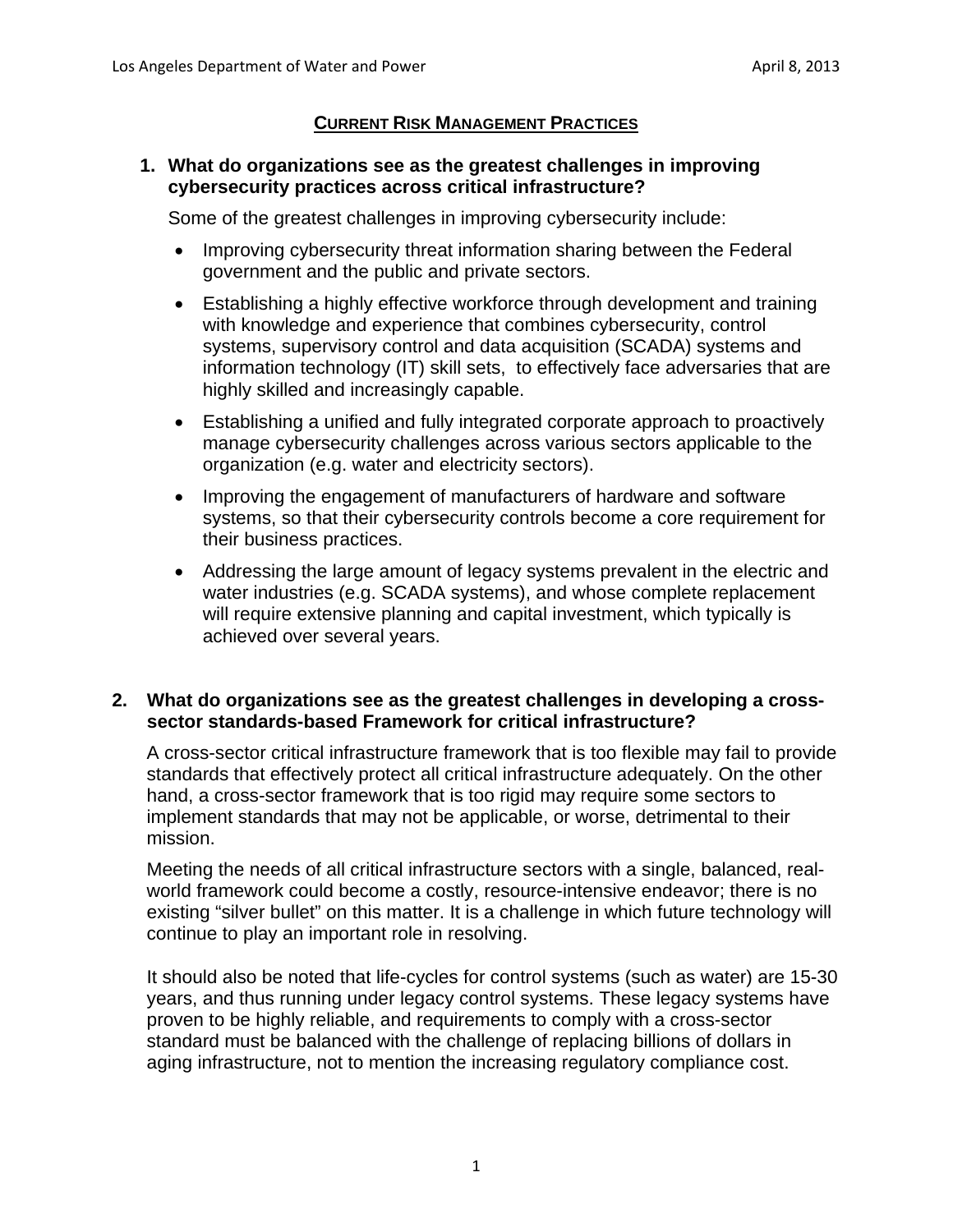Finally, incentives may be a useful approach to motivate organizations to implement initial voluntary standards across sectors.

#### **3. Describe your organization's policies and procedures governing risk generally and cybersecurity risk specifically. How does senior management communicate and oversee these policies and procedures?**

LADWP has implemented various cybersecurity practices and policies, such as security awareness program, information and systems security, electronic mail management, and computer incident response.

LADWP policies are developed centrally. Individual standards are also developed centrally, in support of the general policies. Also, policies specific to each computing environment are also developed consistent with regulatory compliance requirements and operational needs.

Procedures are developed by the different business units, in support of business operations and in compliance to regulatory and policy requirements.

Furthermore, LADWP operates its Bulk Power System in accordance with NERC Reliability Standards, and include standards related to Critical Infrastructure Protection (CIP). Furthermore, LADWP has established a Cybersecurity Project Office (CPO), which, in turns, reports to LADWP's Power System Executive Management. The responsibilities of the CPO include:

- Assuring compliance with mandatory and enforceable CIP Standards and addressing ES-ISAC alerts related to cybersecurity concerns;
- Developing cybersecurity standards, policies & procedures;
- Auditing cybersecurity on critical systems with a potential for cyber exploitation; and
- Reviewing cybersecurity risks and recommending remediation.

In addition, LADWP's Water System overall risk assessment includes cybersecurity and physical security reviews applicable to the Water System facilities. Senior Management is actively engaged in assessing the overall security risk at Water System facilities, and sets the priorities for risk mitigations.

## **4. Where do organizations locate their cybersecurity risk management program/office?**

LADWP has had a strong cybersecurity program for over a decade, and as indicated above, has established a Cybersecurity Project Office, responsible for compliance with mandatory NERC CIP reliability standards. The headquarters of these offices are located in downtown Los Angeles.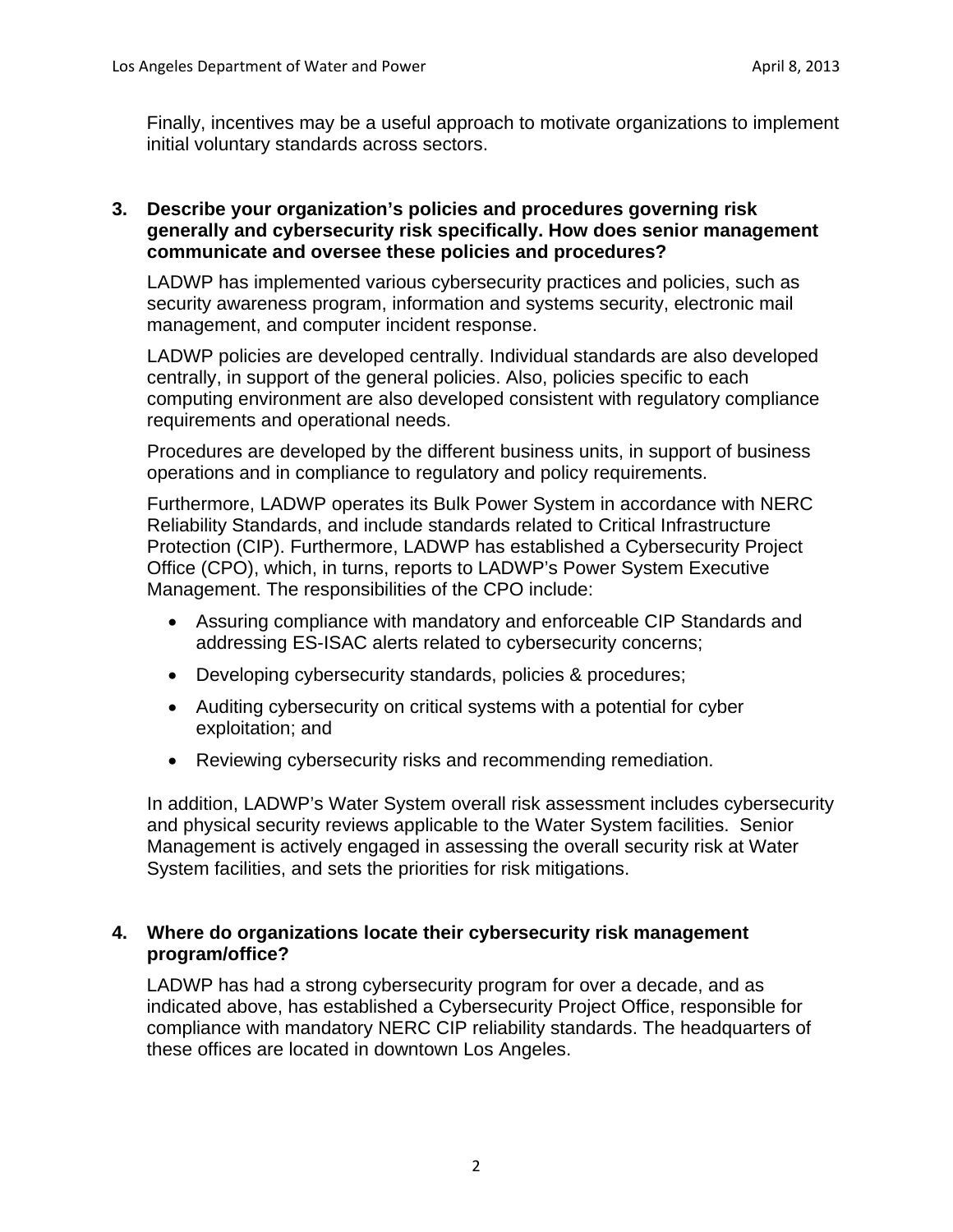#### **5. How do organizations define and assess risk generally and cybersecurity risk specifically?**

LADWP attempts to value risk to the infrastructure by utilizing traditional methods to regularly identify vulnerabilities (utilizing conventional vulnerability assessment techniques), threats (attempting to keep current on active threat vectors), and opportunities (using both intrusion detection and results from the vulnerability assessment),

Cybersecurity risk is identified as those acts that may disrupt the reliable operation of the utility and create negative impact to the confidentiality, integrity, or availability of LADWP information or systems. LADWP further assesses these risks by determining the impact a system may have if it is compromised via disclosure, modification, or unavailability. Some of the measures LADWP uses include loss of competitive advantage, operational disruption, denial of service, financial loss, or legal transgression resulting from a disclosure, modification or system failure.

Ultimately, LADWP management makes the determination on what risks responses should be undertaken (i.e. mitigation, avoidance, or other acceptable responses).

#### **6. To what extent is cybersecurity risk incorporated into organizations' overarching enterprise risk management?**

Cybersecurity risk is fully incorporated into LADWP's enterprise risk management process. Every system must undergo a risk assessment before it is implemented, and thereafter at each upgrade cycle.

Also, access management to LADWP systems, information, and data is conducted by the operating groups, as established by cybersecurity risk policies.

For NERC CIP standards, LADWP mandates that each employee with access to critical cyber assets receive cyber security training on an annual basis.

#### **7. What standards, guidelines, best practices, and tools are organizations using to understand, measure, and manage risk at the management, operational, and technical levels?**

LADWP uses the following standards, guidelines, practices and tools to understand and manage risk at the different LADWP organizational levels:

NERC CIP Standards - These standards focus on cyber and physical security of cyber assets, and include the following:

CIP-001-2 – Sabotage Reporting

CIP-002-3 – Critical Cyber Asset Identification

- CIP-003-3 Security Management Controls
- CIP-004-3 Personnel & Training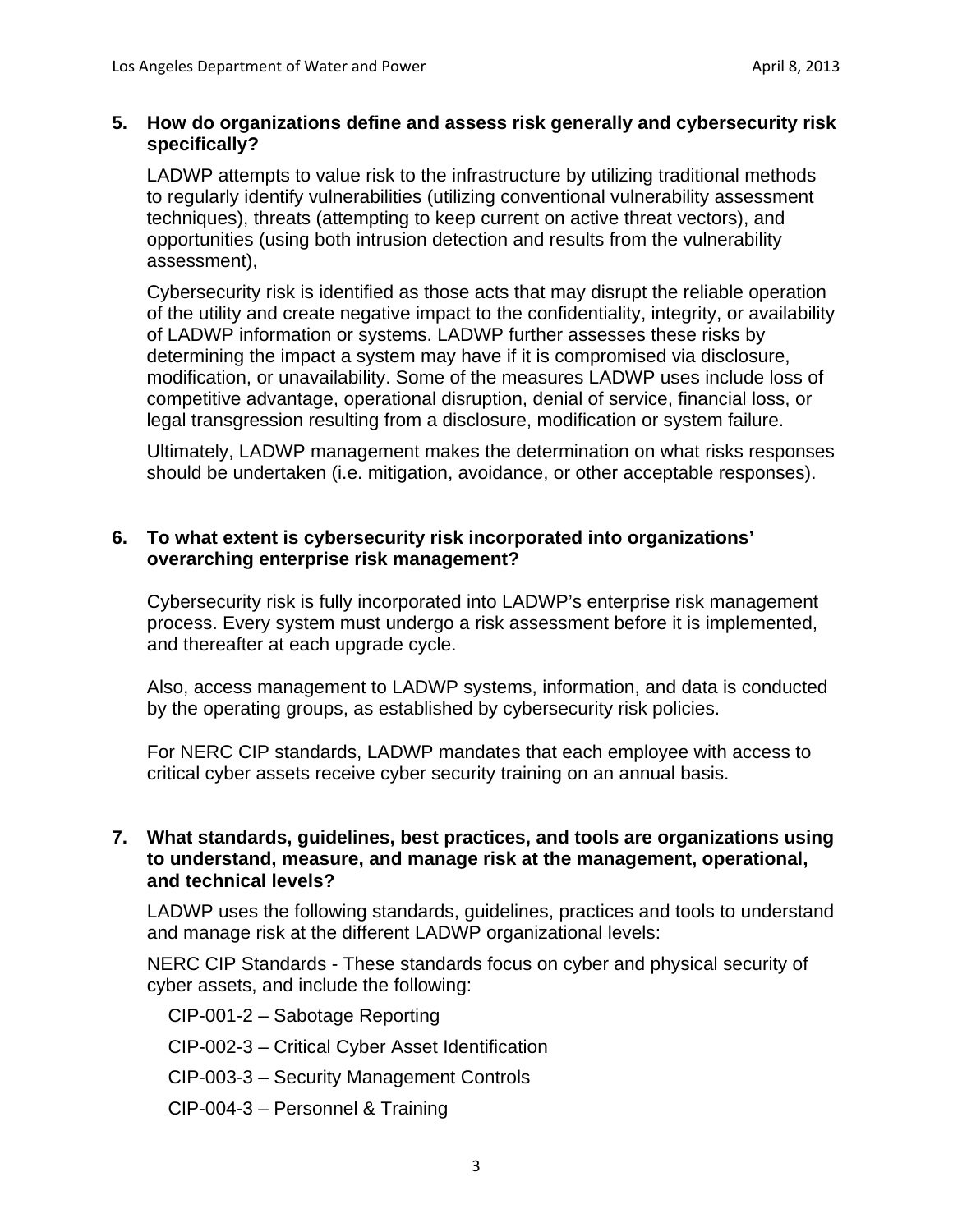CIP-005-3 – Electronic Security Perimeters CIP-006-3 – Physical Security of Critical Cyber Assets CIP-007-3 – Systems Security Management CIP-008-3 – Incident Reporting and Response Planning CIP-009-3 – Recovery Plans for Critical Cyber Assets

LADWP has also established internal cybersecurity guidelines and standards to complement or enhance NERC's mandatory standards, which include the following areas:

- Information Classification and Protection
- System and Network Administration
- Security Access Controls
- Virus Protection
- Software and License Management
- Computer Incident Response
- Password Administration
- Computer and Internet Usage
- Exceptions Procedure

LADWP also employs many Best Practices with regard to cyber infrastructure including:

- Defense in Depth Protection
- Layered Security on Perimeters using a multiple DMZ modes
- Firewalls and Application Firewalls
- IDS and IPS
- Malware and Antivirus protection
- Server Installation and Hardening Best Practice
- Desktop Installation Best Practice
- Host Vendor screening for compliance
- Host Vendor audits for compliance
- Internet Categorization Filtering
- Disaster Recovery and High Availability Strategy
- Backup / Retention Strategy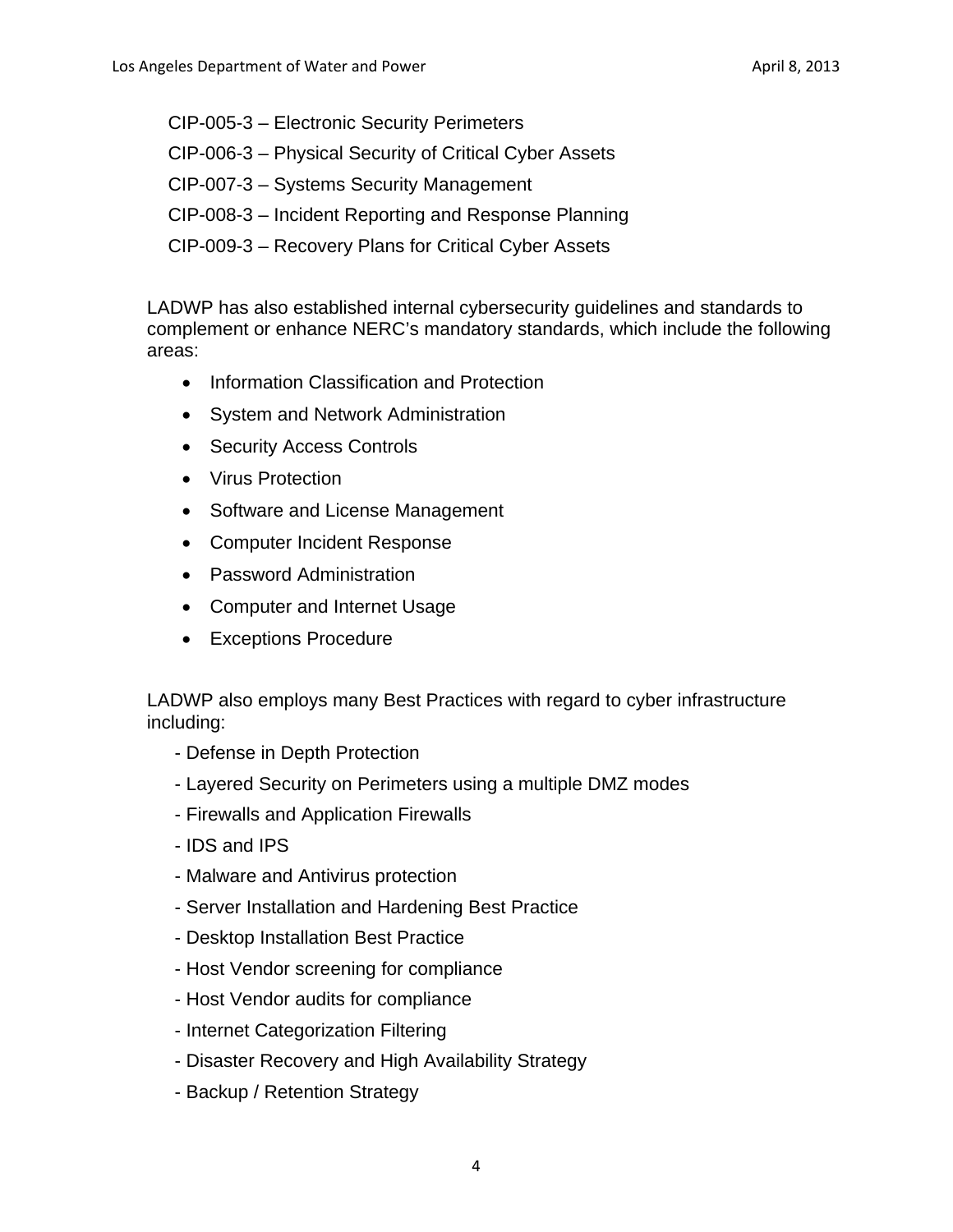LADWP also uses a number of industry standard tools to analyze, review and manage cyber risks, including: TripWire, Symante Suite, CiscoWorks Software, HP OpenView, KIWI CatTools, Remedy, and others.

Finally, LADWP also uses the ISA 99 as a guiding document to provide best management practices in the operation and maintenance of the control systems within the Water System

#### **to cybersecurity? 8. What are the current regulatory and regulatory reporting requirements in the United States (e.g. local, state, national, and other) for organizations relating**

The NERC CIP Reliability Standards were established by Section 215 of the Federal Power Act, and made compliance with these standards mandatory and enforceable on users of the Bulk Power System.

NERC, as the Electric Reliability Organization designated by FERC pursuant to Section 215(c) of the Federal Power Act, has the legal authority in that role to monitor and enforce compliance with NERC Reliability Standards and to impose, subject to FERC oversight, penalties or sanctions for non-compliance. NERC has delegated certain activities to eight Regional Entities, which in LADWP's case is the WECC Regional Entity.

Further, the Incident Response requirements included in CIP-008-3 require utilities to report to the Electricity Subsector – Information Sharing and Analysis Center of suspected cybersecurity events.

#### **9. What organizational critical assets are interdependent upon other critical physical and information infrastructures, including telecommunications, energy, financial services, water, and transportation sectors?**

LADWP's energy market and management systems, and various energy generation, transmission, and distribution systems could be affected by other critical sectors, such as telecommunications and transportation.

At LADWP, the Water System depends on the Power System energy. However, the Water System's facilities are designed with independent power backup systems to prevent prolonged inoperability, and thus allow continued flow of safe water.

In general, interdependency impacts from other sectors could affect the electricity sector (and the larger energy sector), including each of the sectors listed in the question, either with direct impacts, or by providing early advanced indications and warning of potential risks to the sector. These indications could be actionable, with timely mitigation guidance that could help reduce or eliminate threat exposure.

LADWP works closely with the WECC and NERC to insure the continued health and reliability of the interconnected grid.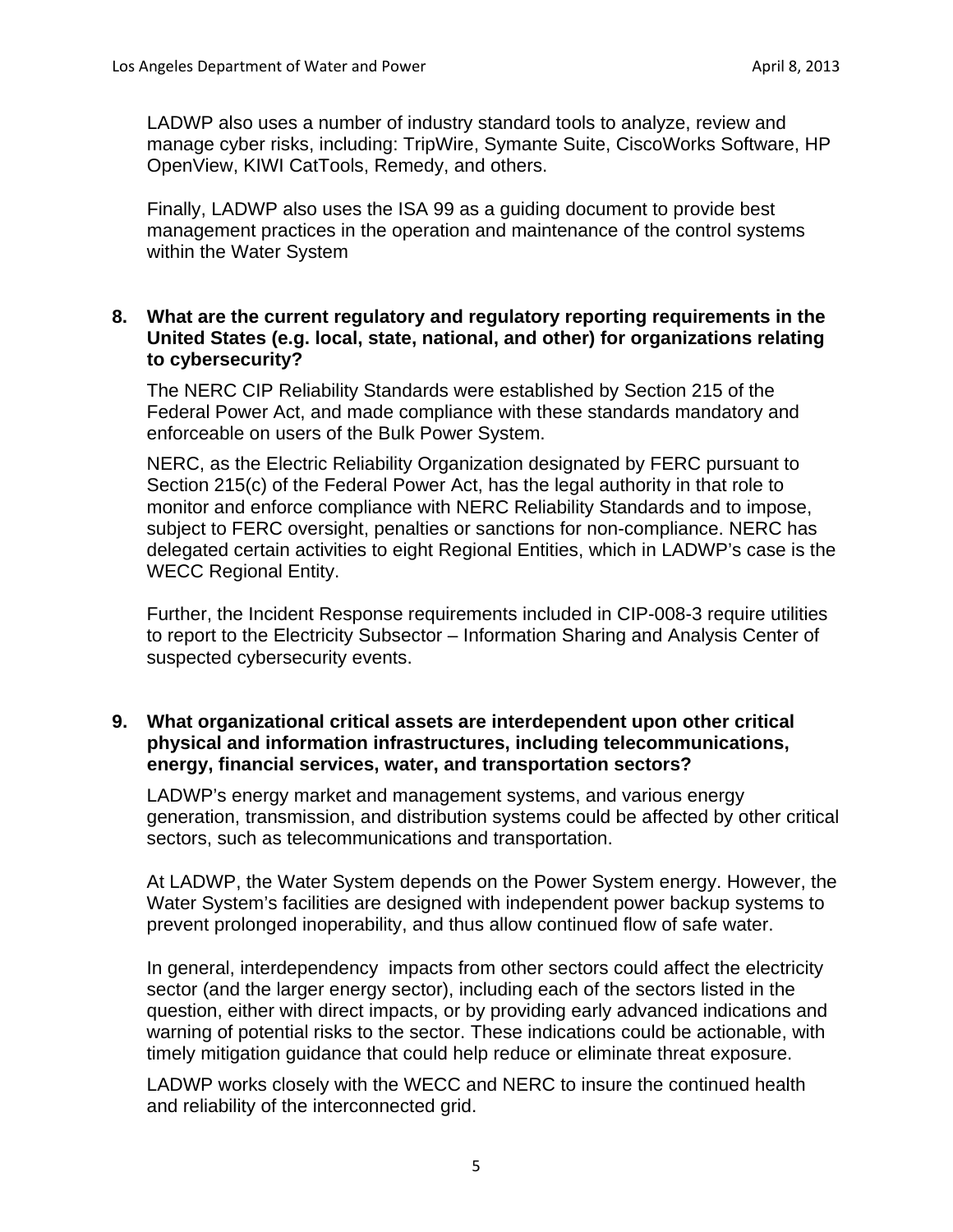#### **10. What performance goals do organizations adopt to ensure their ability to provide essential services while managing cybersecurity risk?**

In order to enhance its situational awareness, LADWP monitors information provided through the ES-ISAC. Furthermore, as part of LADWP's continuity of operations planning, it has identified those critical functions necessary to deliver electric power, and maintains plans for the restoration of those systems.

operations. NERC has also developed operational standards for the energy-sector, including the Emergency Operations Planning (EOP) standards that address operational resilience through mandated backup and recovery goals. The EOP standards complement the CIP standards and are integrated into LADWP's objectives and

LADWP has established cybersecurity processes and procedures to effectively support all IT security objectives (e.g., testing & deploying security patches and virus protection) so that no major IT security incidents occur at any facilities. Annual vulnerability assessments are performed to see an ongoing reduction of high- and medium-impact findings.

Furthermore, LADWP's Water System has a dedicated team to operate and maintain a private water SCADA Network. The goal of this team is to increase operational awareness of network and server activity on a 24 hours, 7 days a week basis to match water operational goals.

#### **11. If your organization is required to report to more than one regulatory body, what information does your organization report and what has been your organization's reporting experience?**

LADWP reports to WECC, on matters of reliability standards, and indirectly to NERC and FERC, and to other legislative and regulatory bodies with authorized oversight responsibility for LADWP activity. LADWP receives ES-ISAC information on potential system vulnerabilities.

high-risk chemical facilities. In the future, LADWP may consider utilizing the Chemical Facilities Anti-Terrorism Standards (CFATS), a set of recommended standards released by the Department of Homeland Security that imposes comprehensive federal security regulations for

In essence, LADWP has established policies and procedures to provide all necessary reports to all requesting regulatory agencies per established cybersecurity reporting guidelines.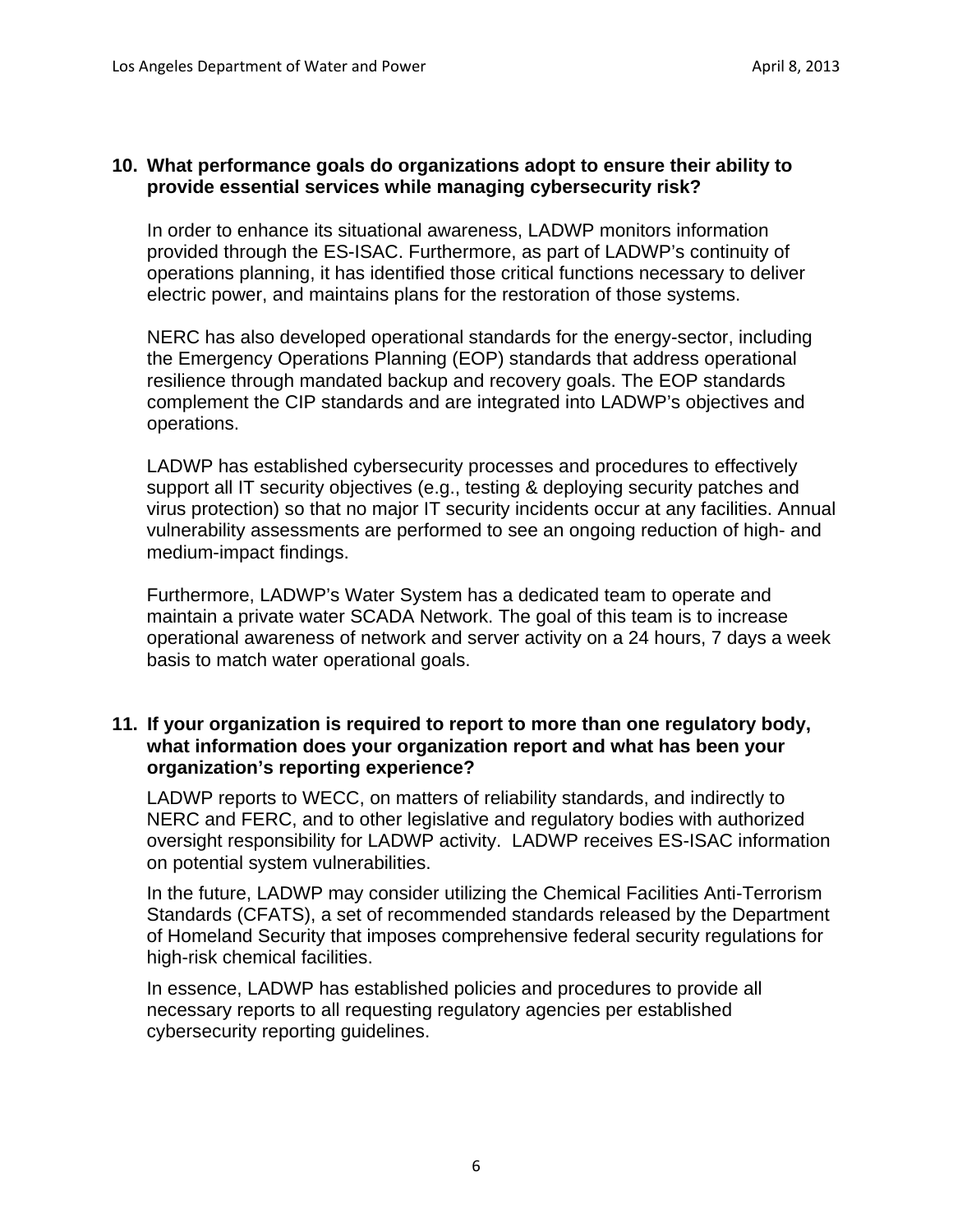#### **12. What role(s) do or should national/international standards and organizations that develop national/international standards play in critical infrastructure cybersecurity conformity assessment?**

National and International standards and organizations could facilitate the development of sector specific frameworks for organizations that have not already adopted strong cybersecurity programs.

#### **USE OF FRAMEWORKS, STANDARDS, GUIDELINES, AND BEST PRACTICES**

#### **1. What additional approaches already exist?**

NERC, in its capacity as ERO, has developed as part of its Reliability Standards, a set of CIP Standards, which are mandatory and enforceable for all "users, owners and operators" of the BPS, and hold monetary penalties for non-compliance. The CIP Standards have recently completed their fifth revision, with that revision (Version 5) submitted to FERC for approval on February 1, 2013. According to NERC, the implementation period for this standard will be in approximately two years. Until that time, the prior approved version of the standards are already mandatory and enforceable, as described in the response to question # 7 in the first section of these responses. The ES-ISAC issues alerts to provide actionable intelligence to the industry on cybersecurity threats and vulnerabilities.

NERC, through its Critical Infrastructure Protection Committee (CIPC), also develops voluntary guidance documents, which are used to aid in compliance with the CIP Standards, as well as to address generic security concerns. NERC's CIPC has been developing and modifying guidance documents for more than 10 years, and has recently focused its efforts on providing guidance specific to the Electricity Sub-sector, and providing references to more generic security guidance on its website. CIPC guidance documents include:

- Threat and Incident Reporting
- Threat Alert System
- Physical Security
- Continuity of Business Processes and Operations Operational Functions

The Department of Energy Electricity Subsector Cybersecurity Capability Maturity Model (ES-C2M2) provides a framework for the electricity sector to develop mature cybersecurity programs. Although it was developed for the electricity sector, it could potentially be adopted to other critical sectors' infrastructure.

The NIST Special Publications provide guidelines that are mandatory for federal agencies, but may be used as a guide for implementing best cybersecurity practices for sectors with critical infrastructure.

The International Standards Organization (ISO) 27000 series are a collection of international guidelines developed by the ISO, and contain best practices for the implementation of cybersecurity programs, controls and practices.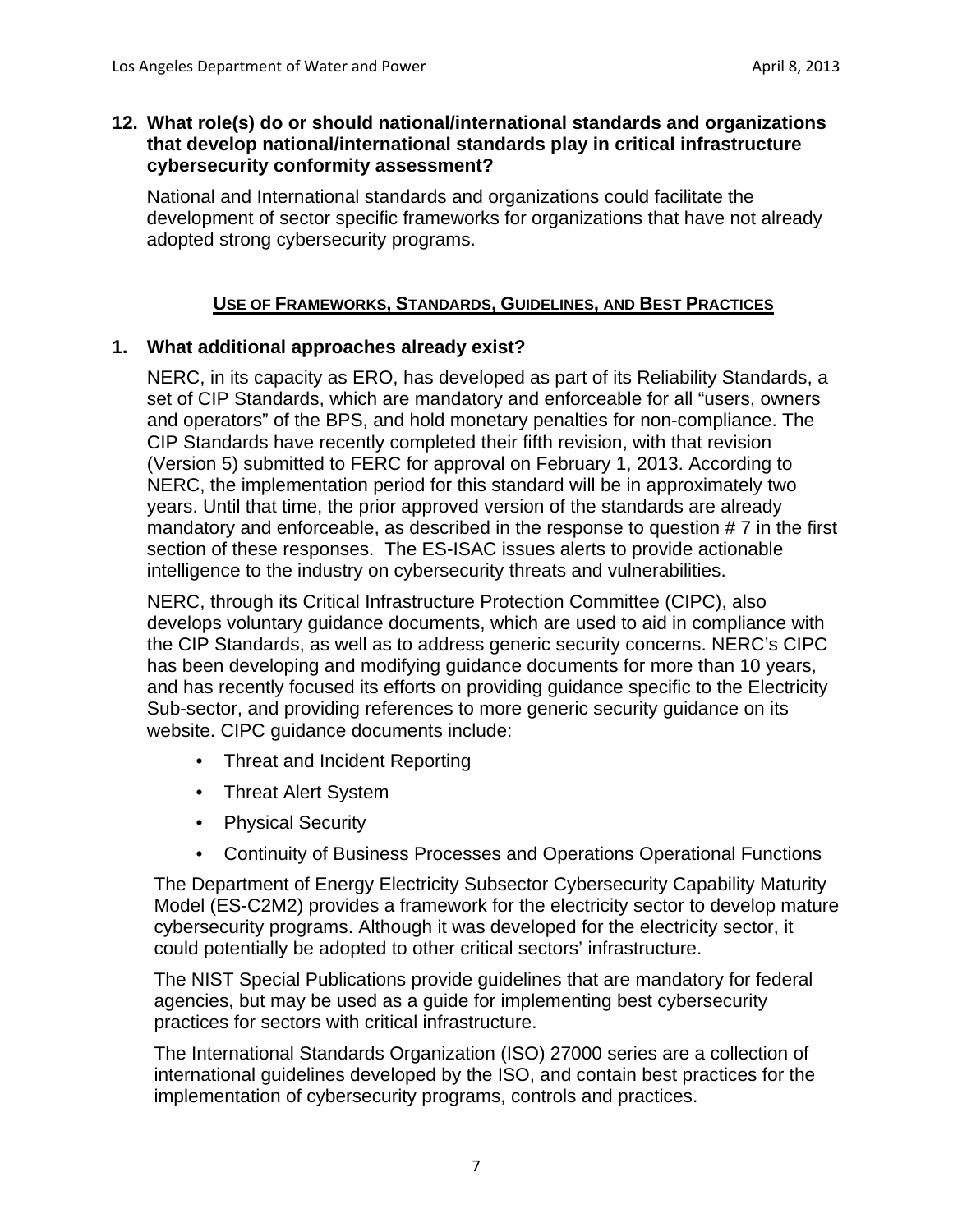#### **2. Which of these approaches apply across sectors?**

While NERC's Reliability Standards are specific to the Electricity Sub-sector, many of the concepts are generic, and may be applicable to real-time process control networks and systems in other sectors once proper analysis of the unique attributes associated with risk and the requirements of confidentiality, integrity and availability.

Other approaches as described above on Question #1 may also be used as indicated.

## **3. Which organizations use these approaches?**

NERC Reliability Standards apply to all "users, owners and operators" of the BPS, which is the subset of the Electricity Sub-sector that deals with reliability of the transmission network, generally including the parts of the electric grid responsible for higher voltage and larger quantities of electricity activity. As provided in Federal Power Act Section 215, the NERC Standards do not cover "facilities used in the local distribution of electric energy."

Please also see response to Question #1 for organizations using and recommending various approaches.

## **4. What, if any, are the limitations of using such approaches?**

NERC Reliability Standards apply to "users, owners and operators" of the Bulk Power System; they do not apply to facilities used in the local distribution of electricity since this is the purview of the State. Further, because the cyber threats are quickly evolving, standards cannot be the whole answer.

Ultimately what is needed is proper threat and vulnerability information to ensure that selected practices and controls are meeting the objective to reduce risk. Furthermore, this actionable, vulnerability information should ensure that organizations can respond to emerging threats, and modify control selections accordingly.

#### **5. What, if any, modifications could make these approaches more useful?**

Harmonizing different approaches to create one baseline framework that takes into account the NERC CIP standards and guidelines such as the NIST 800-39 is no small feat, but the key will be in properly identifying threats and vulnerabilities, and measuring them against the value of the targets and capabilities of the threat actors.

Another useful tool in existence is the ES-ISAC, which as indicated above, provides actionable intelligence to the electricity sub-sector through alerts. Timely sharing by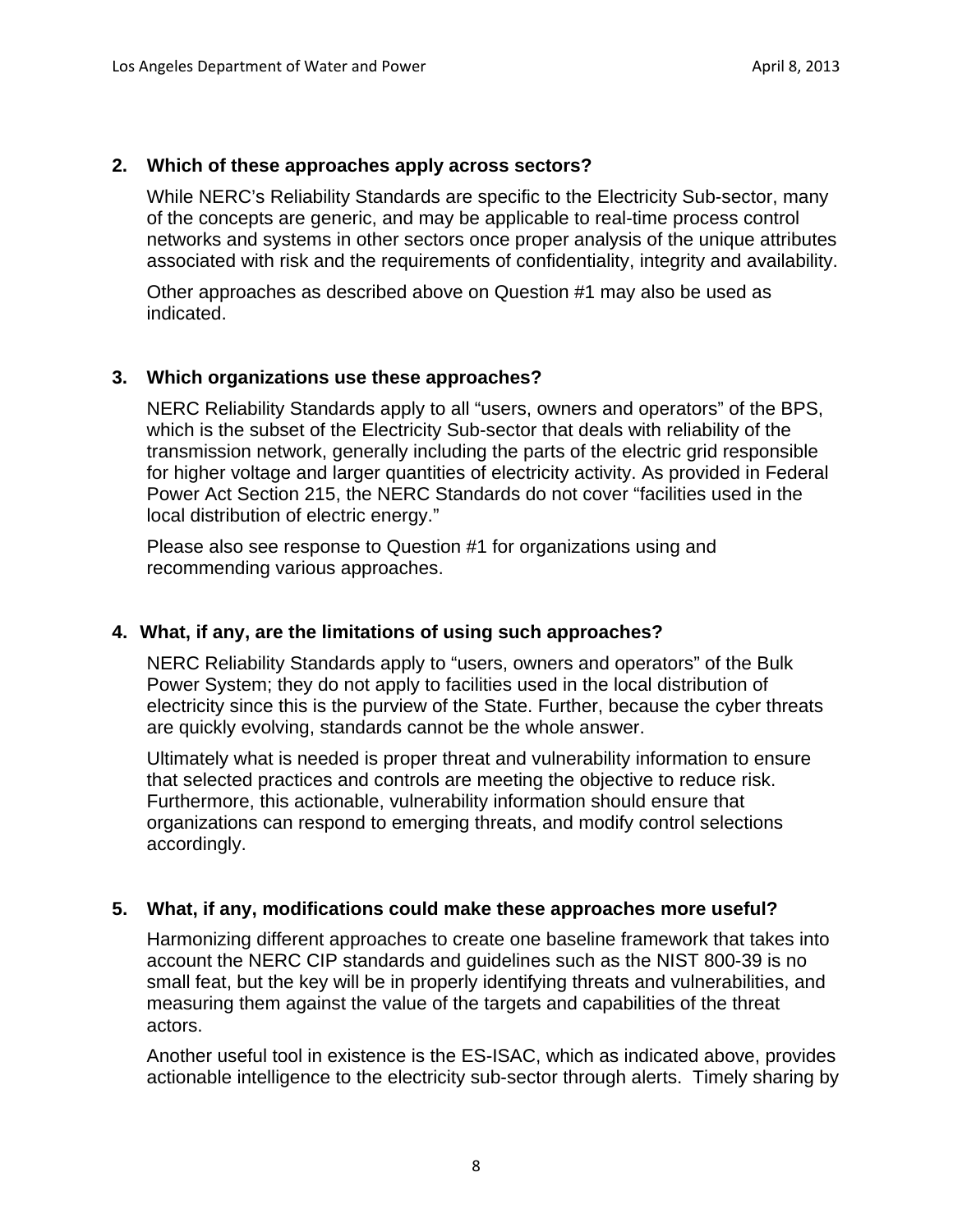the Federal government of actionable information about the threats the electricity industry and other critical infrastructure sectors are facing is critical to that effort.

Recognizing that there may be imminent threats relevant to the energy-sector, at the national security level, a comprehensive approach by the Federal government may be needed to ensure the timely dissemination of that threat information. LADWP generally supports legislation that:

- Preserves the current NERC/FERC process for developing, approving and enforcing cybersecurity standards, as established by the Energy Policy Act of 2005;
- Increases the sharing of timely, actionable information on cyber threats between the Federal government and public and private entities; and
- Grants a single federal agency new limited, emergency power to address imminent cybersecurity threats to the BPS.

The Executive Order 13636 and Presidential Policy Directive 21 take important steps while recognizing that further topics may need to be addressed through legislation.

## **6. How do these approaches take into account sector-specific needs?**

As noted above, the CIP Standards were developed for the electricity sector and applicable to the BPS. NERC follows an ANSI-accredited standards development process, which provides for initial development by industry stakeholders, utilizing their technical expertise, followed by commenting and balloting by interested stakeholders, primarily from the electricity sector. Through this consensus-based process, the standards language is inherently developed to meet the needs and specificity of the members of the electricity sector.

## **7. When using an existing framework, should there be a related sector-specific standards development process or voluntary program?**

NERC Reliability Standards are mandatory and universally applied across all relevant stakeholders within NERC's (and FERC's) jurisdiction. Because NERC Reliability Standards are mandatory and enforceable, users, owners and operators of the BPS do not have any other choice but to comply. In general, sector-specific standards that allow for industry comment and approval ensure majority stakeholder agreement, implementation and willingness to comply.

Because each sector has potentially different threat and vulnerability profiles, the creation of sector-specific voluntary frameworks may be necessary, to ensure that the selection of controls and risk-reduction approaches do not impact the vulnerability of other sectors.

Extreme care must be taken to avoid creation of a second set of potentially conflicting standards.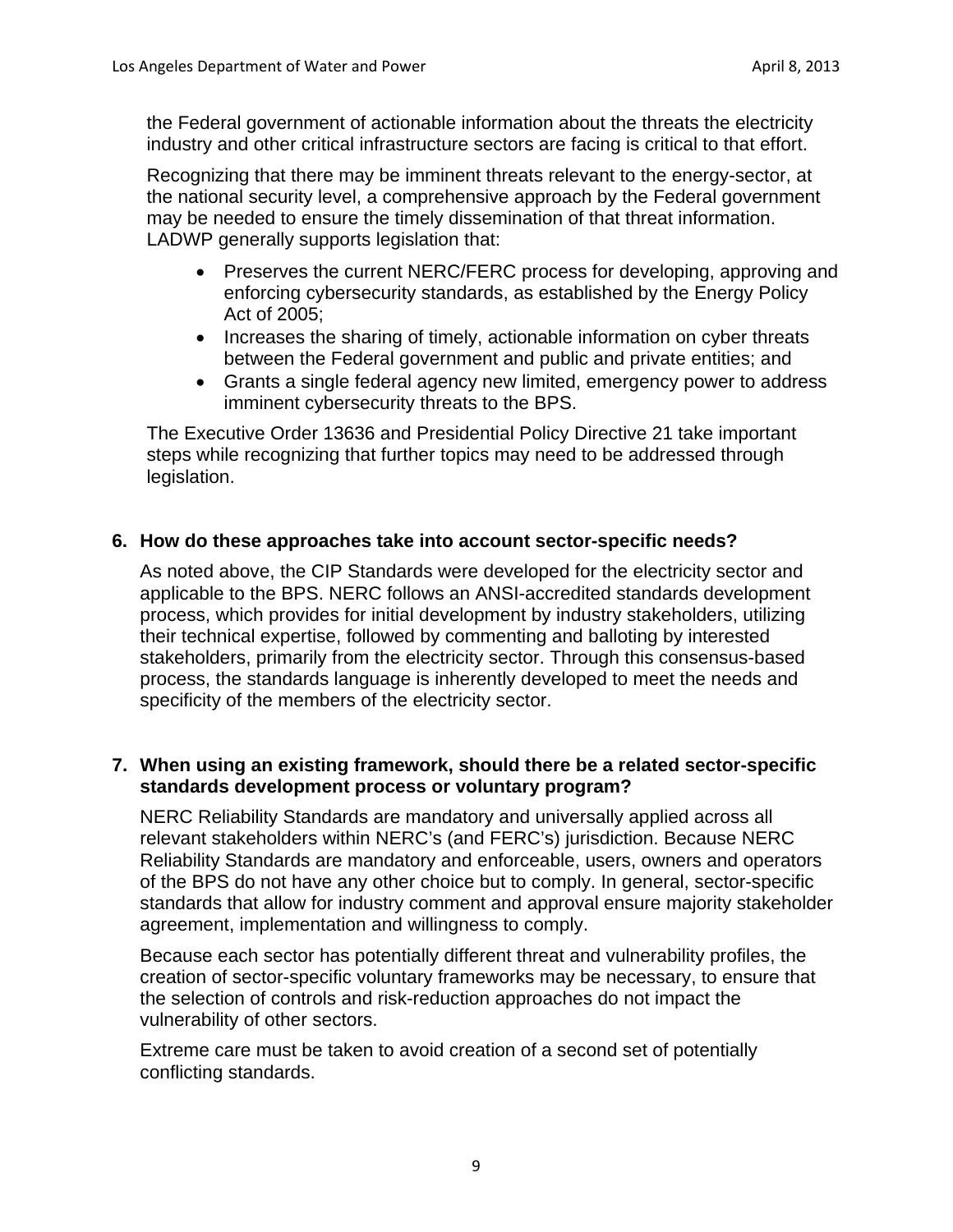## **8. What can the role of sector-specific agencies and related sector coordinating councils be in developing and promoting the use of these approaches?**

The sector specific agencies (SSA) and sector coordinating councils (SSC) should focus on emergency support functions, and provide greater focus on distribution and restoration, while leaving standards for the BPS to NERC within its authoritative role. The SSA should work closely with Government Coordinating Councils (GCC) and SCC to facilitate support for the ES-ISACs. The GCC/SCC, along with SSA support, should fully address executive alignment of priorities towards the following:

- Enhanced sharing of timely and actionable threat information
- Enhanced role definition of sector partner organizations
- Enhanced departmental and corporate resourcing and organizational structural alignment and policy for enhanced security dialogue and reporting
- Provision of low cost, high value, pre-event steps using existing constructs
- Programmatic support and resource support for improved cross sector information sharing using the sector ISACs
- Continued support for sector analysis and understanding, as well as capability maturation encouragement
- Achieving leadership consensus across public-private sector partnership which drives emerging policy, implementation guidance, resource adequacy, and role definition

Further, NERC and the Regional Entities should continuously assess the effectiveness of the NERC CIP standards, including whether the standards are not creating unnecessary burdens to the utilities.

## **9. What other outreach efforts would be helpful?**

The SSA and GCC/SCC should be involved in developing and providing executive sponsorship for a collaborative and comprehensive outreach effort, which informs sector participants on key structures, policies, priorities and approaches employed by the sector.

## **SPECIFIC INDUSTRY PRACTICES**

**NIST is interested in information on the adoption of the following practices as they pertain to critical infrastructure components:** 

- **Separation of business from operational systems;**
- **Use of encryption and key management;**
- **Identification and authorization of users accessing systems;**
- **Asset identification and management;**
- **Monitoring and incident detection tools and capabilities;**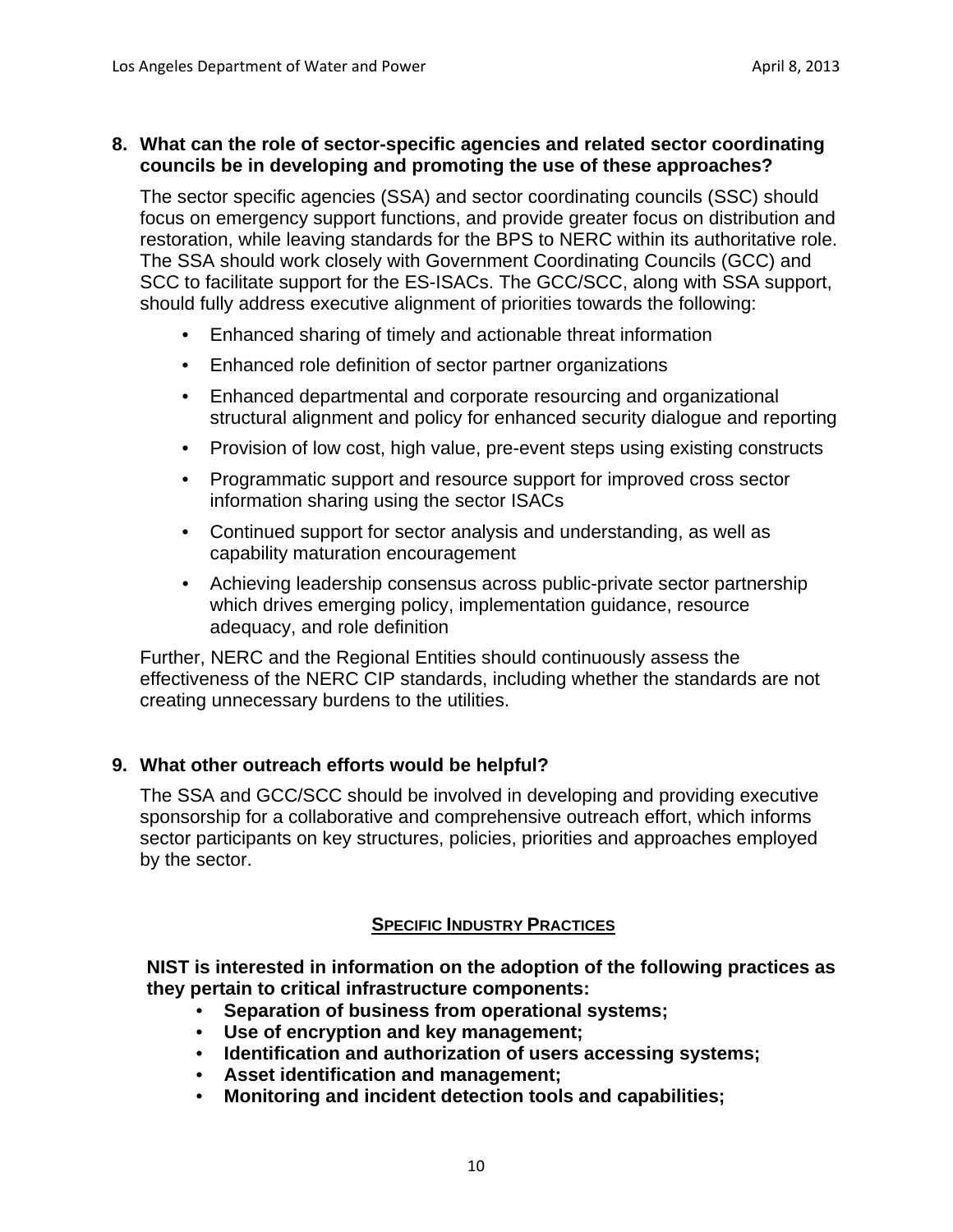- **Incident handling policies and procedures;**
- **Mission/system resiliency practices;**
- **Security engineering practices;**
- **Privacy and civil liberties protection.**

## **1. Are these practices widely used throughout critical infrastructure and industry?**

The nine practices listed above are within the current set of CIP Standards. LADWP employs all of the aforementioned practices in various degrees to secure critical infrastructure and other corporate assets.

## **2. How do these practices relate to existing international standards and practices?**

The new CIP Standards (Version 5) generally cover the same subject areas as both the NIST FISMA framework and the ISA-99 and ISO 27001 Standards, along with the standards that they also reference.

# **secure operation of critical infrastructure?** 3. **Which of these practices do commenters see as being the most critical for the**

The "separation of business from operational systems" is one of the most critical controls for secure operation of critical infrastructure. Such an approach can greatly reduce the overall "attack surface."

Another related critical practice is to strengthen security without impeding system reliability. If the security framework that is imposed diminishes operability or reduces real-time data situational awareness, operations of the grid can be negatively impacted.

## **4. Are some of these practices not applicable for business or mission needs within particular sectors?**

All of these practices are applicable and necessary for both business and mission needs.

# **5. Which of these practices pose the most significant implementation challenge?**

A significant implementation challenge is ensuring that the application of any practice does not impact the reliability of operational systems (control systems, SCADA, etc.), or compromise their protection from untrusted sources.

Another significant implementation challenge within the listed practices above involves "monitoring and incident detection tools and capabilities." Recent events in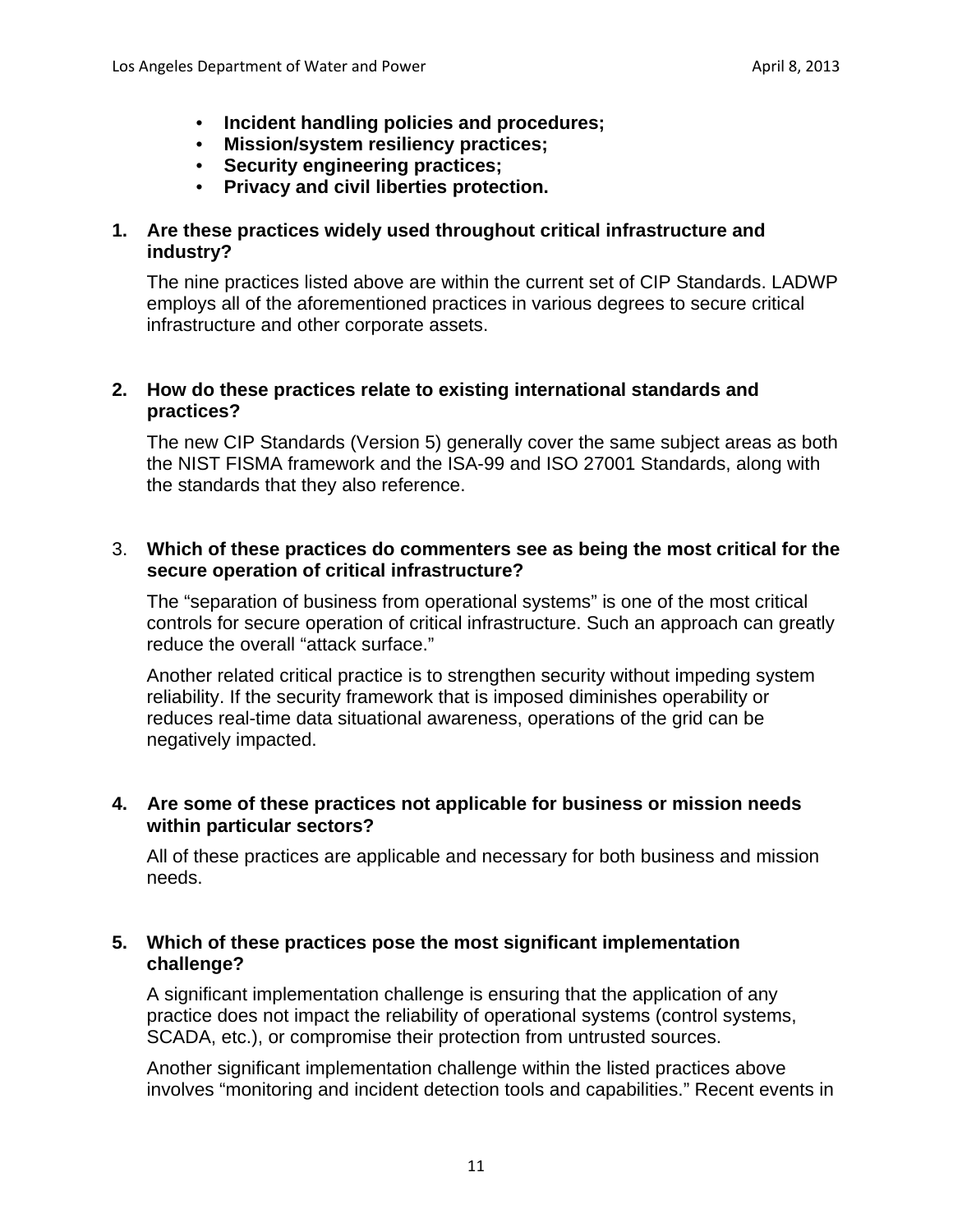multiple sectors have demonstrated that threat actors have significant, technicallycapable personnel and sufficient resources to attack and overcome some of the most dedicated security programs in the world. Threat information sharing between government and industry is extremely important, but—even with robust tools and capabilities to monitor and detect incidents within critical infrastructure controls and systems—the security from threat actors is continually evolving with new methods of attack.

The use of encryption and key management on data at rest because of the challenges that present with regard to usability of the data, the productivity of the users, and the performance degradation to the systems. For instance, the SCADA systems have traditionally limited processing speed and memory with submillisecond response requirements; the introduction of encryption methods may result in adverse effects to power operations.

Mission/system resiliency practices are a challenge because the cost inherent in fully resilient systems is as much as eight times the cost of a non-resilient system.

#### **6. How are standards or guidelines utilized by organizations in the implementation of these practices?**

As noted above, LADWP is required to follow all NERC Reliability Standards, including the CIP Standards. LADWP also follows voluntary guidance developed and issued by NERC and others such as NIST Special Publications, and the International Organization for Standards (ISO).

Additionally, LADWP has created standards and guidelines to address many of these practices, specifically:

- a. LADWP maintains a segmented network model such that all control systems are physically separated by firewalls onto isolated networks. Critical Infrastructure Control systems are separated by multiple firewalls administered by IT and Energy Control. This physical separation aligns with the NIST "Separation of business from operational systems" practice.
- b. LADWP requires SSL an IPSEC communications between most external entities and LADWP systems. These encryption methods are also utilized on internal core systems to protect them from compromise. Additionally, LADWP wireless network uses various methods for authentication and encryption. These standards align with the "Use of encryption and key management" practice.
- c. LADWP has security access and password administration controls which align with the NIST "Identification and authorization of users accessing systems" practice.
- d. LADWP maintains an in-house inventory system, and utilizes industry available software to inventory computer systems on the network and to ensure that security patch levels and antivirus signatures are up-to-date. LADWP has software and license management procedures to assist users with software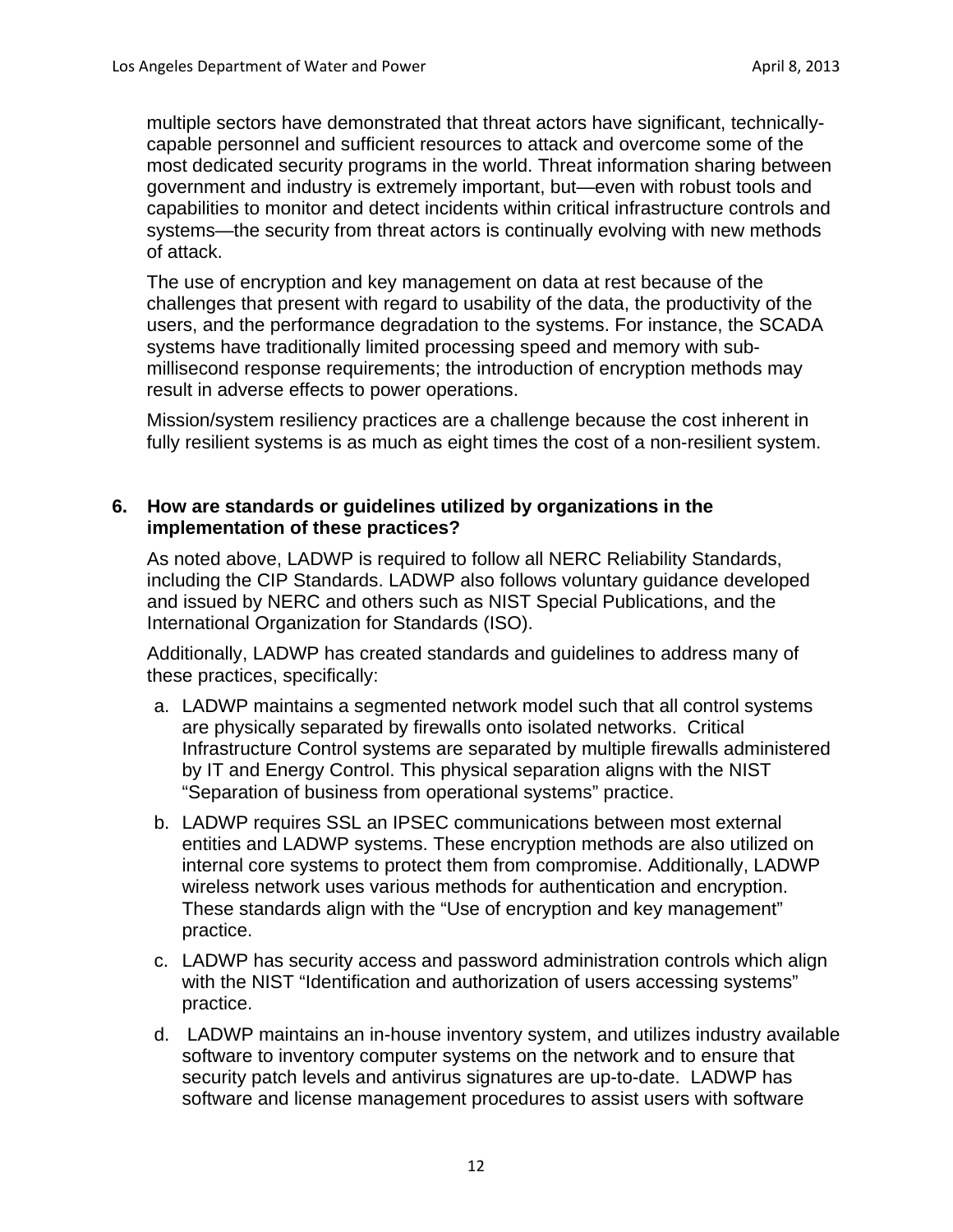compliance. These practices meet the requirements of the NIST "Asset identification and management" practice.

- e. LADWP employs a variety of network tools including IPS software on the perimeter firewalls and logging and alerting to monitor and detect threats to the network. These practices address NIST's "Monitoring and incident detection tools and capabilities" practice.
- f. LADWP complies with all federal and state regulations with regard to privacy and civil liberties. All employee, customer, sensitive, and classified data is managed using information classification and protection procedures, which address NIST's "Privacy and civil liberties protection" practice.

#### **7. Do organizations have a methodology in place for the proper allocation of business resources to invest in, create, and maintain IT standards?**

LADWP's methodology to properly allocate business resources include the following major activities:

- LADWP conducts an annual review and update of its NERC's cybersecurity policies, procedures, and standards;
- LADWP conducts stringent change and configuration management controls based on proven IT standards as part of ensuring the security, reliability and safety of our systems, and these controls are consistent with NERC CIP standards.
- Additional allocation considerations include workload requirements of the different business units, and audit findings.

## **risks that suddenly increase in severity? 8. Do organizations have a formal escalation process to address cybersecurity**

LADWP, either through a regulatory compliance or information security function, has created an escalation process for cybersecurity risks within the organization.

Additionally, LADWP complies with the CIP standards, which require reporting for significant compliance matters to the ES-ISAC, along with voluntary noncompliance reporting activities. LADWP also conducts vulnerability assessments as required by the CIP standards.

Furthermore, NERC Alerts received by the electricity sector contain the following types of reporting:

- 1. Industry Advisory Purely informational, intended to alert registered entities to issues or potential problems. A response to NERC is not necessary.
- 2. Recommendation to Industry Recommend specific action be taken by registered entities. Require a response from recipients as defined in the alert.